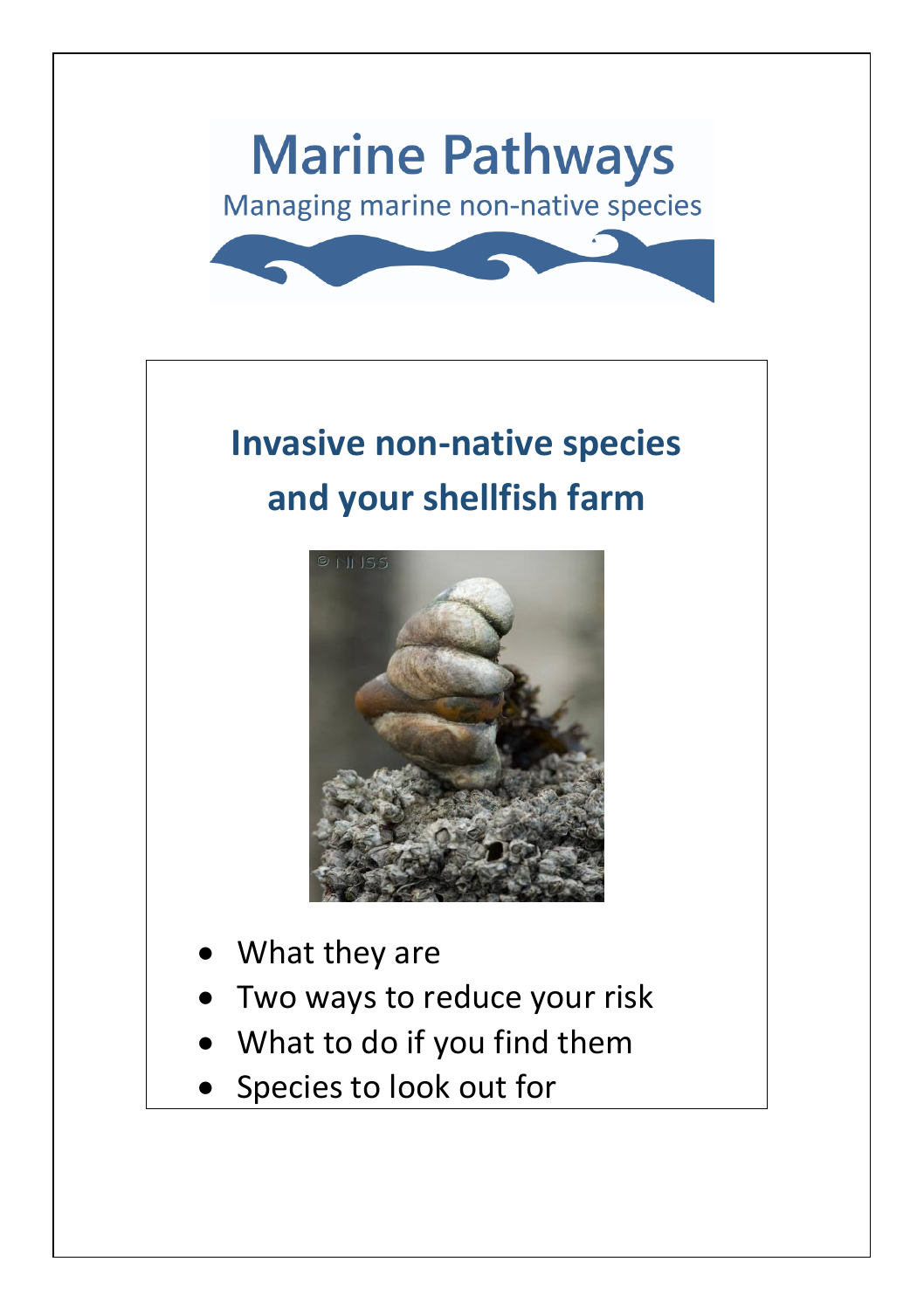

## **What is an invasive non-native species?**

These are species which have been intentionally or unintentionally introduced outside their natural range because of human activity. They become 'invasive' once established and causing biodiversity and economic damage. It's estimated these species cost our marine industries in the region of £40 million every year in Great Britain.

#### **How you can help control the spread**

Moving shellfish in the aquaculture industry can lead to invasive species being introduced and spread. Invasive species can contaminate equipment and your stock species, foul the hull of boats and stow in bilge water.

## **Two steps to reduce your risk**

#### **1. Have a biosecurity plan**

All farms must have a biosecurity plan for controlling disease, based on guidance produced by the Fish Health Inspectorate. These good practice measures will also help to reduce the spread of invasive species.

- guidance on how to write a biosecurity plan: <http://goo.gl/q6c5EN>
- good practice on how to reduce the risk of spreading invasive species through mussel seed movements: <http://goo.gl/GI7MOL>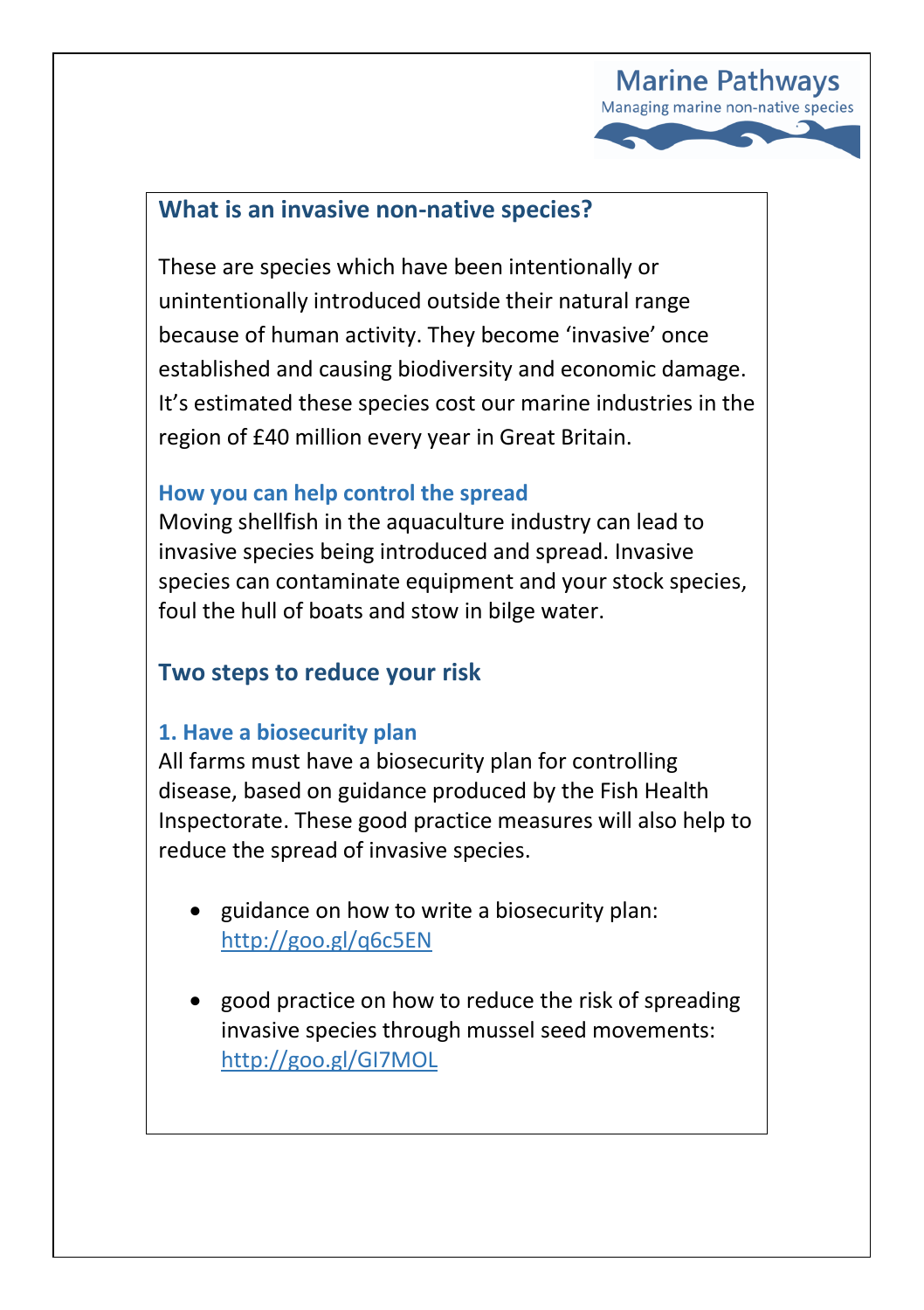

## **2. Stop the introduction and spread**

- use appropriate anti-fouling products to prevent settling
- reduce any unnecessary equipment on site that could facilitate fouling - rubber bag ties, hooks, trestles, ropes
- be aware of any recent reports of invasive species in your area and check equipment eg ropes, chains and imported stock
- clean check dry. In many instances, farming equipment is routinely removed from the sea, left to dry on land/pressure wash cleaned before being deployed again
- when biofouling does occur and has to be washed or removed, use rubbish bins or on land composting

## **What to do if you find a suspected invasive species**

#### **1. Identify it**

You can use an identification guide:<http://goo.gl/k5Uk5U>

Risk and impacts of different species[: http://goo.gl/KEjxuL](http://goo.gl/KEjxuL)

If you're stuck, send a photo to [recording@mba.ac.uk](mailto:recording@mba.ac.uk)

## **2. Record it**

This helps governments monitor the location of these species and also provides information about wider management needs. Recording sightings also helps you and your industry identify potential risks.

Record sightings at <http://goo.gl/KL3Ef2>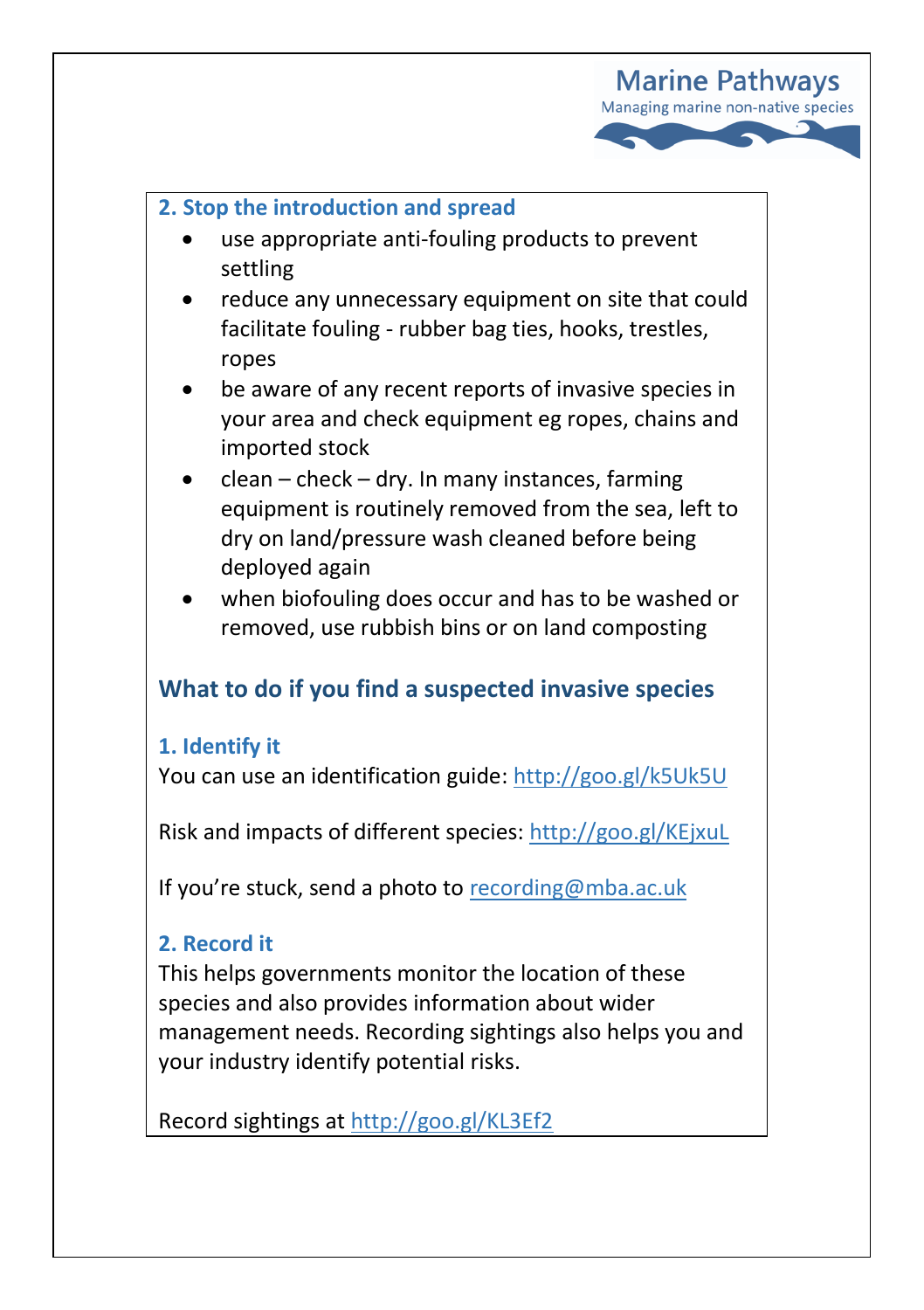

#### **3. Remove it**

Organisms should be removed from equipment and structures, and disposed of appropriately on land.

## **Further help and advice**

For help and advice on invasive species send an email to the GB Non Native Species Secretariat: [nnss@ahvla.gsi.gov.uk](mailto:nnss@ahvla.gsi.gov.uk)